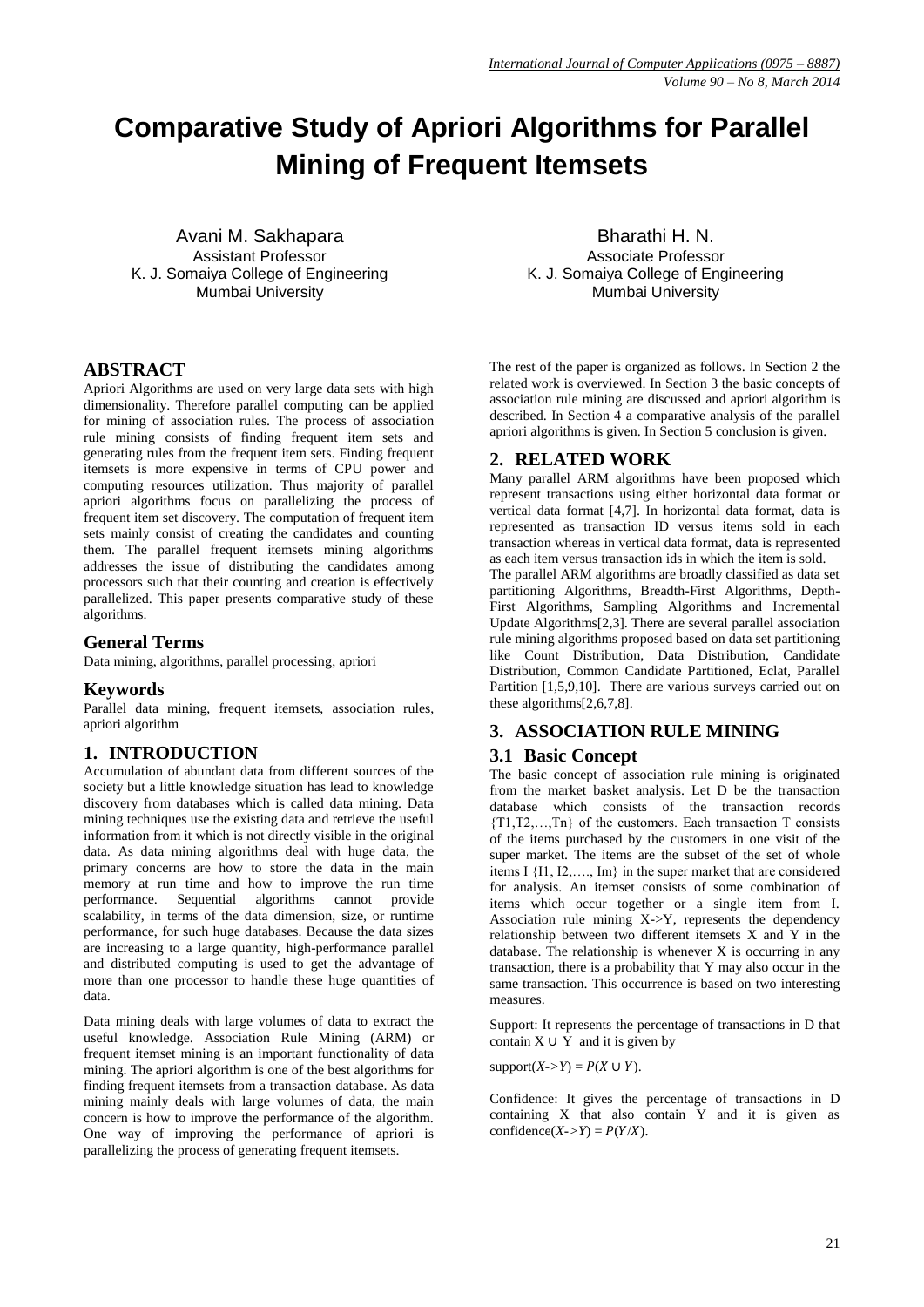### **3.2 Apriori Algorithm**

Apriori algorithm is the most classical association rule mining algorithm. It is based on the apriori principle that all the nonempty subsets of a frequent itemset must be frequent. It is a two step process.

Step 1: The prune step It scans the entire database to find the count of each candidate in  $C_k$  where  $C_k$  represents candidate kitemset. The count of each itemset in  $C_k$  is compared with a predefined minimum support count to find whether that itemset can be placed in frequent k-itemset  $L_k$ .

Step 2: The join step  $L<sub>k</sub>$  is natural joined with itself to generate the next candidate k+1-itemset  $C_{k+1}$ . The major step here is the prune step which requires scanning the entire database for finding the count of each itemset in every candidate k-itemset. If the database is huge then it requires more time to find all the frequent itemsets in the database.

# **4. PARALLEL APRIORI ALGORITHMS 4.1 Count Distribution Algorithm [10]**

Each processor generates the partial support of all candidate itemsets from its local database partition in parallel. At the end of each iteration the global supports are generated by exchanging the partial support counts among all the processors. All the processors generate the entire candidate from  $L_{k-1}$ . Each processor thus independently compute the partial supports of the candidates from its local database partition. Then each processor exchanges its local counts of  $C_k$  with all the other processors to generate the global  $C_k$ counts. Each processor then computes  $L_k$  from  $C_k$ . Once the global  $L_k$  has been determined, each processor builds  $C_{k+1}$  in parallel and repeats the process until all frequent itemsets are found.

#### Advantages:

It minimizes the communication cost as only counts are exchanged among the processors and speeds up the summation process as only vector summation is to be carried out rather than matching the candidates first and then finding their sum.

#### Disadvantages:

Since the entire hash tree is replicated on each processor, it does not utilize the total memory of the system efficiently.

# **4.2 Data Distribution Algorithm [10]**

It generates the frequent 1-itemset by using count distribution algorithm. It then partitions the candidates into disjoint sets which are assigned to different processors. Each processor calculates the support counts for the itemsets in its local candidates by scanning the local partition and the remote partitions to generate the local frequent itemsets in all iterations. At the end of each iteration, processors exchange local frequent itemsets with the other processors so that each processor has the complete Lk for generating Ck+1.

#### Advantages:

It utilizes the total system memory efficiently by generating disjoint candidate sets on each processor. The summation need not be carried out since the local frequent itemsets are disjoint.

#### Disadvantages:

It suffers from huge communication cost.

### **4.3 Candidate Distribution Algorithm [10]**

For the initial passes it uses either Count Distribution or Data Distribution algorithm. Then in some pass I which is heuristically determined, this algorithm divides the frequent itemsets  $L_{k-1}$  among the processors in such a way that each processor can generate unique candidate sets independent of the other processors. Data is selectively replicated so that each processor can calculate the counts of the candidate sets independent of other processors.

#### Advantages:

It removes the processor dependence so that the processors can proceed independently without synchronizing at the end of each pass.

### Disadvantages:

It suffers from huge communication cost of redistributing the database and scans the local partitions repeatedly. The communication gains of independent processing are not sufficient to offset the database redistribution cost.

# **4.4 Common Candidate Partitioned Algorithm(CCPD) [5]**

It is same as the count distribution algorithm. It uses shared memory architecture. Each processor generates the candidate itemsets in parallel and stores them in a hash structure which is shared among all the processors. Each processor scans its local partition to calculate the support counts of the candidates and atomically updates the counts of the candidates in the shared hash structure.

#### Advantages:

There is no need for the processors to exchange the counts and carry out the summation to obtain the global counts of the candidates.

#### Disadvantages:

It uses complex hash structures which incur additional overhead of maintaining and searching as it is poor cache locality.

# **4.5 Equivalence Class Transformation Algorithm(Eclat) [9]**

It has four phases namely the initialization phase, transformation phase, asynchronous phase and the final reduction phase.

Phase 1: Initialization phase

Each processor computes the frequent 2-itemsets  $L_2$ . Each processor scans the local partition and generates frequent 2-itemsets  $L_2$ . Each processor then communicates the support counts of  $L_2$  to the other processors to construct global frequent 2 itemsets.

Phase 2: Transformation phase

L2 is partitioned using equivalence class partitioning and these partitions are then assigned to the processors. Each processor scans its local database and constructs partial tid lists for frequent 2 itemsets. Each processor sends the tid lists for the itemsets belonging to the other processors so that each processor can construct the global tid lists for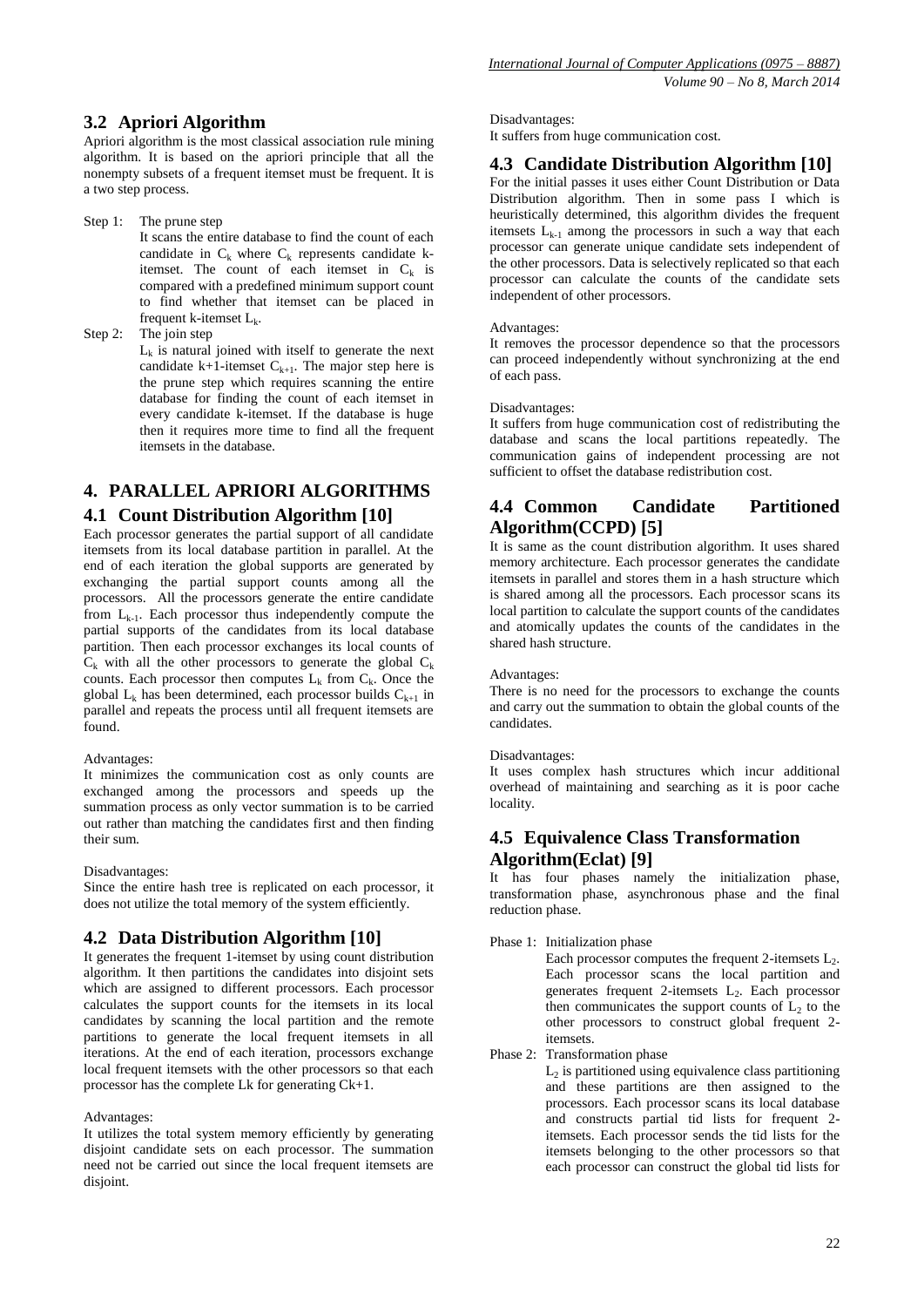the itemsets in its equivalence classes. At the end of this phase the database is redistributed.

- Phase 3: Asynchronous phase Each processor independently computes the frequent itemsets eliminating the need of synchronization among the processors.
- Phase 4: Final reduction phase The results are accumulated from each processor.

### Advantages:

It groups the related frequent itemsets together using the equivalence class partitioning. It utilizes the total memory of the system by partitioning the candidates into disjoint sets using equivalence class partitioning. Since the processors are decoupled right in the beginning, no synchronization is required. It uses vertical database layout which facilitates fast counting using simple intersections. Each processor computes all the frequent itemsets from one equivalence class before proceeding to the next. It does not pay the cost of building and searching complex data structures. Since it uses vertical database layout the local partitions are scanned only once.

#### Disadvantages:

It needs to generate and redistribute the vertical tid lists whose size is comparable to the original database. It may need roughly twice the disk space as the algorithm uses horizontal layout for the initial phase and vertical layout thereafter.

# **4.6 Parallel Partition Algorithm [1]**

It presents the parallelization of the sequential partition algorithm. It uses client server architecture. The coordinator

acts as server and the processors act as clients. It consist of four phases.

- Phase 1: Each processor scans its local partition and generates local frequent itemsets and sends it to the coordinator.
- Phase 2: After receiving the local frequent itemsets from all the processors, the coordinator takes the union of all these local frequent itemsets to generate global candidates. The coordinator sends these global candidates to all the processors. At the end of this phase, all the processors have identical candidate itemsets.
- Phase 3: Each processor computes the local support counts of the global candidates and sends them to the coordinator.
- Phase 4: The coordinator generates the global frequent itemsets by taking the summation of the local support counts received from the processors.

#### Advantages:

It needs to synchronize in only two phases. Since it uses vertical database layout, simple intersections are used which speed up the counting process.

#### Disadvantages:

It transfers frequent itemsets, global candidates and counts in three phases and it does not generate accurate frequent itemsets.

| <b>Algorithm</b>                                                           | Number of<br><b>Messages</b><br><b>Exchanged</b> | <b>Type of messages</b><br>exchanged                                                                                    | Synchronization<br><b>Required</b> | <b>Database</b><br>Layout  | Architecture   |
|----------------------------------------------------------------------------|--------------------------------------------------|-------------------------------------------------------------------------------------------------------------------------|------------------------------------|----------------------------|----------------|
| <b>Count Distribution</b><br><b>Algorithm</b>                              | $n(n-1)$<br>(in each pass)                       | local counts<br>(in each pass)                                                                                          | Yes<br>(after each pass)           | Horizontal                 | Shared-Nothing |
| <b>Data Distribution</b><br><b>Algorithm</b>                               | $n(n-1)$<br>(in each pass)                       | local frequent<br>itemsets<br>(in each pass)                                                                            | Yes<br>(after each pass)           | Horizontal                 | Shared-Nothing |
| <b>Candidate Distribution</b><br><b>Algorithm</b>                          | $n(n-1)$<br>(in initial passes)                  | local frequent<br>itemsets for initial<br>passes and database<br>is repartitioned                                       | N <sub>0</sub>                     | Horizontal                 | Shared-Nothing |
| <b>Common Candidate</b><br><b>Partitioned Database</b><br><b>Algorithm</b> | none                                             | not applicable                                                                                                          | Yes<br>(after each pass)           | Horizontal                 | Shared-Memory  |
| <b>Equivalence Class</b><br><b>Transformation</b><br><b>Algorithm</b>      | $n(n-1)$<br>(in two phases)                      | local counts in<br>initialization phase<br>and tid lists in<br>transformation<br>phase and database<br>is repartitioned | N <sub>0</sub>                     | Horizontal and<br>Vertical | Shared-Nothing |
| <b>Parallel Partition</b><br><b>Algorithm</b>                              | 3n<br>(in three phases)                          | local frequent<br>itemsets in phase 1,<br>global candidates in<br>phase 2 and local<br>counts in phase 3                | Yes<br>(in phase 2 and<br>phase 4) | Vertical                   | Client-Server  |

### **Table 1. Comparative analysis of parallel apriori algorithms**